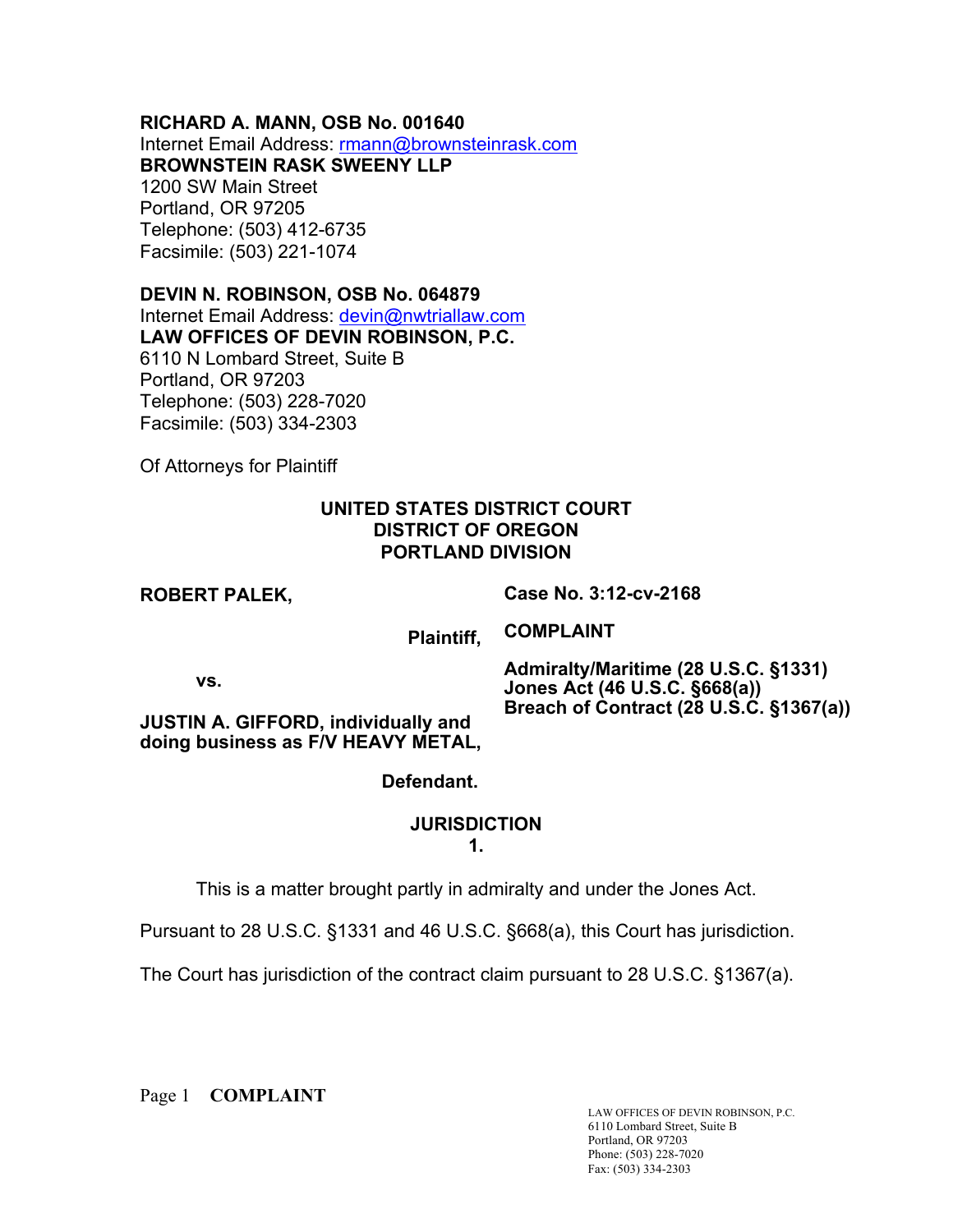#### **VENUE 2.**

Some of the actions and omissions complained of herein occurred in navigable waters off the coast of Oregon. Venue is appropriate per 28 U.S.C. 1391(b)(1) and (2).

### **PARTIES 3.**

a) Plaintiff Robert Palek is an American citizen and a resident of Oregon.

b) Defendant Justin Gifford is a resident of Oregon. He operates, and

does business as, the fishing vessel "Heavy Metal" ("F/V Heavy Metal").

### **FIRST CLAIM FOR RELIEF Maintenance and Cure 4.**

Plainitiff was a seaman hired to work as a deckhand in commercial crab fishing on the F/V Heavy Metal in navigable U.S. waters off the coast of Oregon.

## **5.**

On or about December 1, 2009, Plaintiff, while in the course and scope of his employment with Defendant, and while at sea, was injured when a crab pot landed on his hand. Plaintiff sustained a crush injury to his right hand.

## **6.**

Due to this hand injury, Plaintiff sustained medical bills for treatment and imaging, which at this time is believed to be in the amount of \$1,035.00, all to Plaintiff's economic damages in an amount to be proved at trial.

Page 2 **COMPLAINT** ///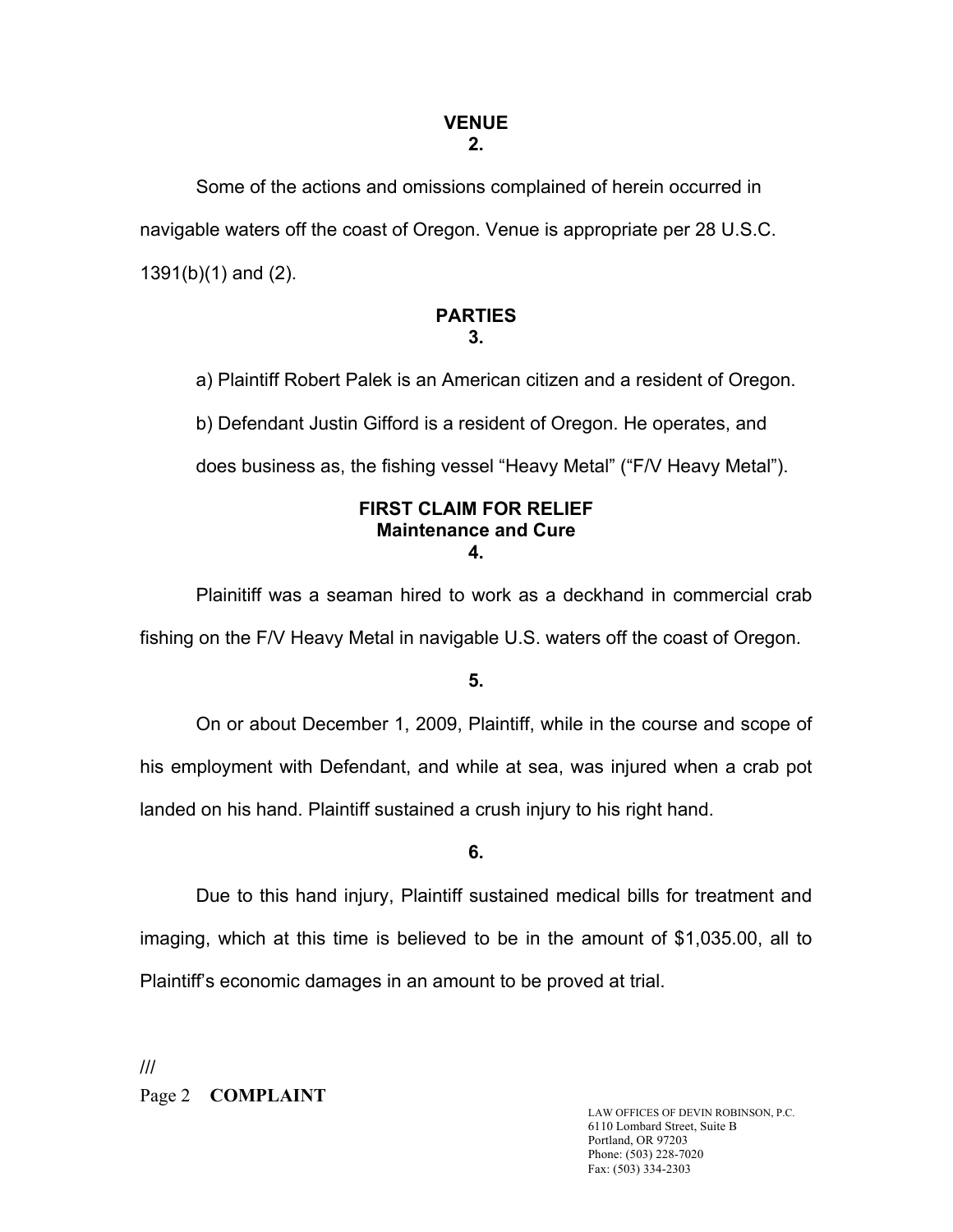Due to his hand injury, Plaintiff was unable to work from December 1, 2009 through the end of that crab-fishing season, by information and belief March 30, 2009.

#### **8**.

Plaintiff was entitled to maintenance, which Defendant has unreasonably failed to pay. The amount of this maintenance is unknown, entitling Plaintiff to payment of economic damages in an amount to be determined prior to trial.

#### **9.**

Defendant has not paid Plaintiff's medical bills, unreasonably denying Plaintiff of cure, which at this time is believed to be in the amount of \$1,035.00, all to Plaintiff's economic damages in an amount to be proved at trial.

### **SECOND CLAIM FOR RELIEF Jones Act**

### **10.**

Plaintiff incorporates by reference and re-alleges paragraphs 1 through 7.

### **11.**

Defendant was negligent in one or more of the following particulars:

a) providing an unsafe place of work; and

b) providing inadequate training.

///

Page 3 **COMPLAINT**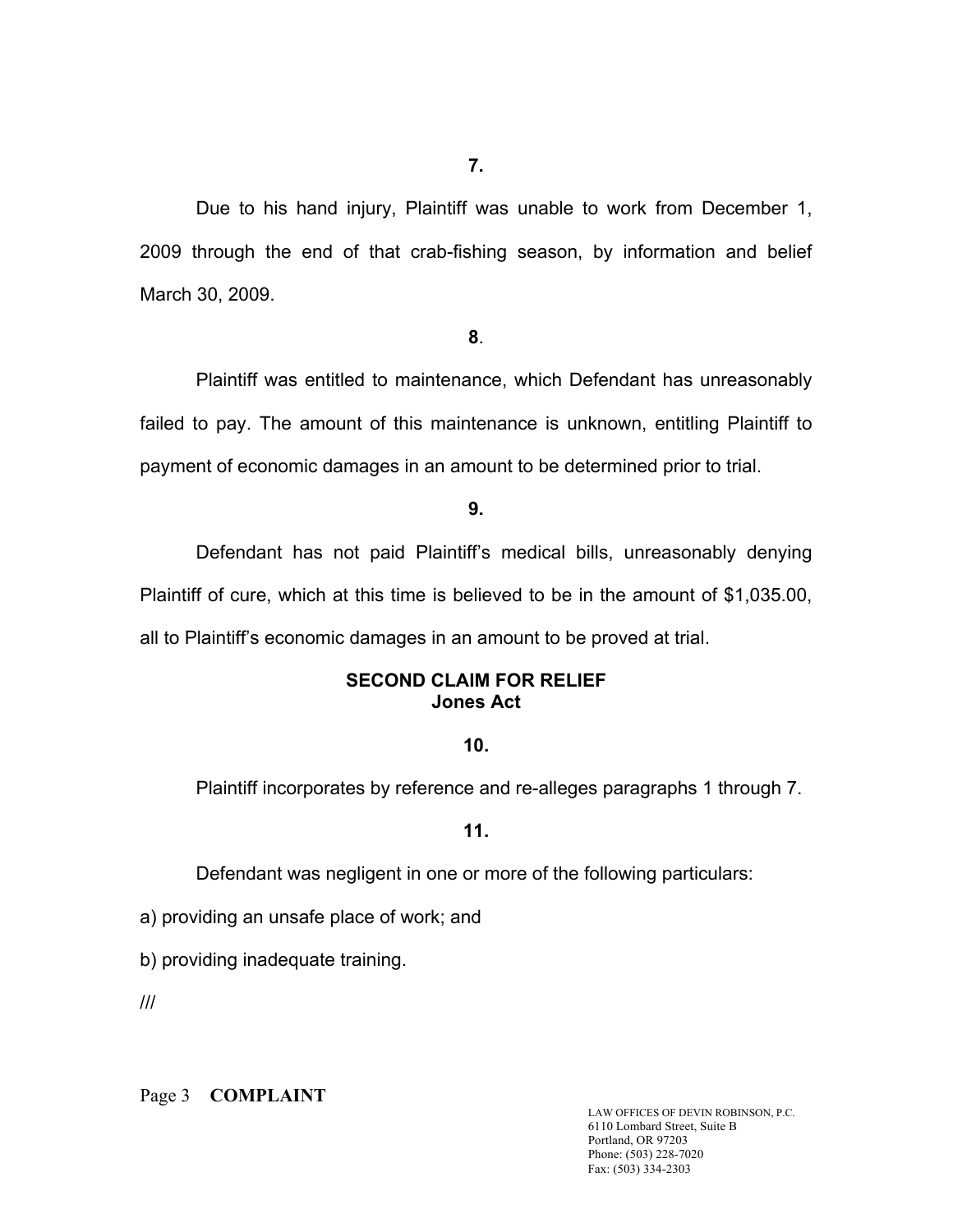Defendant's negligence was a contributing factor in causing Plaintiff's injury, which at this time is believed to be in the amount of \$1,035.00, all to Plaintiff's economic damages in an amount to be proved at trial.

### **13.**

Defendant's negligence was a contributing factor in causing Plaintiff pain and disruption to his activities of daily living, entitling him to general damages which Plaintiff seeks in a fair amount to be determined according to proof at trial.

#### **THIRD CLAIM FOR RELIEF Unseaworthiness 14.**

Plaintiff incorporates by reference and re-alleges paragraphs 1 through 7.

#### **15**.

Defendant's vessel was unseaworthy in one or more of the following particulars, by information and belief:

a) appurtenances of the vessel rendered the vessel dangerous and unseaworthy in that the crab pot was not working properly; and

b) appurtenances of the vessel rendered the vessel dangerous and unseaworthy in that the crab pot was improperly maintained.

#### **16**.

Page 4 **COMPLAINT** Defendant's unseaworthiness was a contributing factor in causing Plaintiff's injury causing him to sustain wage loss and lose wages, which at this time is believed to be in the amount of \$1,035.00 for medical bills, and \$6,985.00 lost wages, in an amount to be determined according to proof at trial, and pain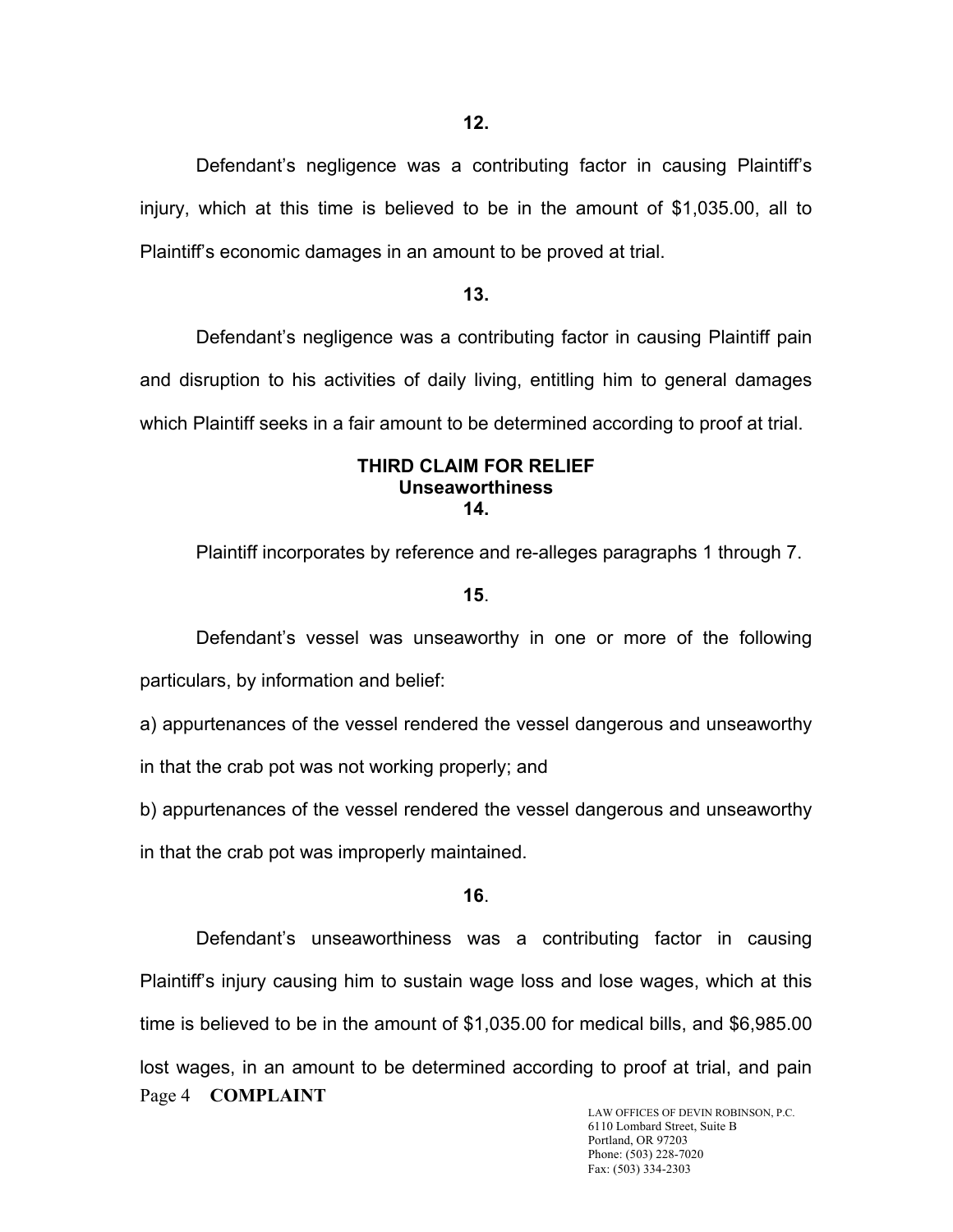and disruption in his life for general damages in an amount to be determined according to proof at trial.

### **FOURTH CLAIM FOR RELIEF Breach of Contract 17**.

Plaintiff incorporates by reference and re-alleges paragraphs 1 through 3.

## **18.**

Plaintiff made a demand upon Defendant for an amount of \$10,000.00 or less more than 20 days prior to the filing of this action.

## **19.**

Defendant and Plaintiff entered into a contract for Plaintiff to work for Defendant in December of 2009 for that fishing season in exchange for payment of a crew share of 10%.

## **20.**

Plaintiff gave consideration in the form of performing work.

# **21**.

Plaintiff was paid a total of \$6,879.43 for this work, but was entitled to payment of at least \$19,500.00. Defendant therefore breached the contract in the amount of \$12,620.57, of which, Plaintiff limits his recovery to \$10,000.00 in special economic damages for this breach of contract.

# WHEREFORE PLAINTIFF PRAYS FOR RELIEF

First Claim for Relief:

1. For money damages for maintenance and cure in an amount to be

determined according to proof at trial;

**COMPLAINT** LAW OFFICES OF DEVIN ROBINSON, P.C.